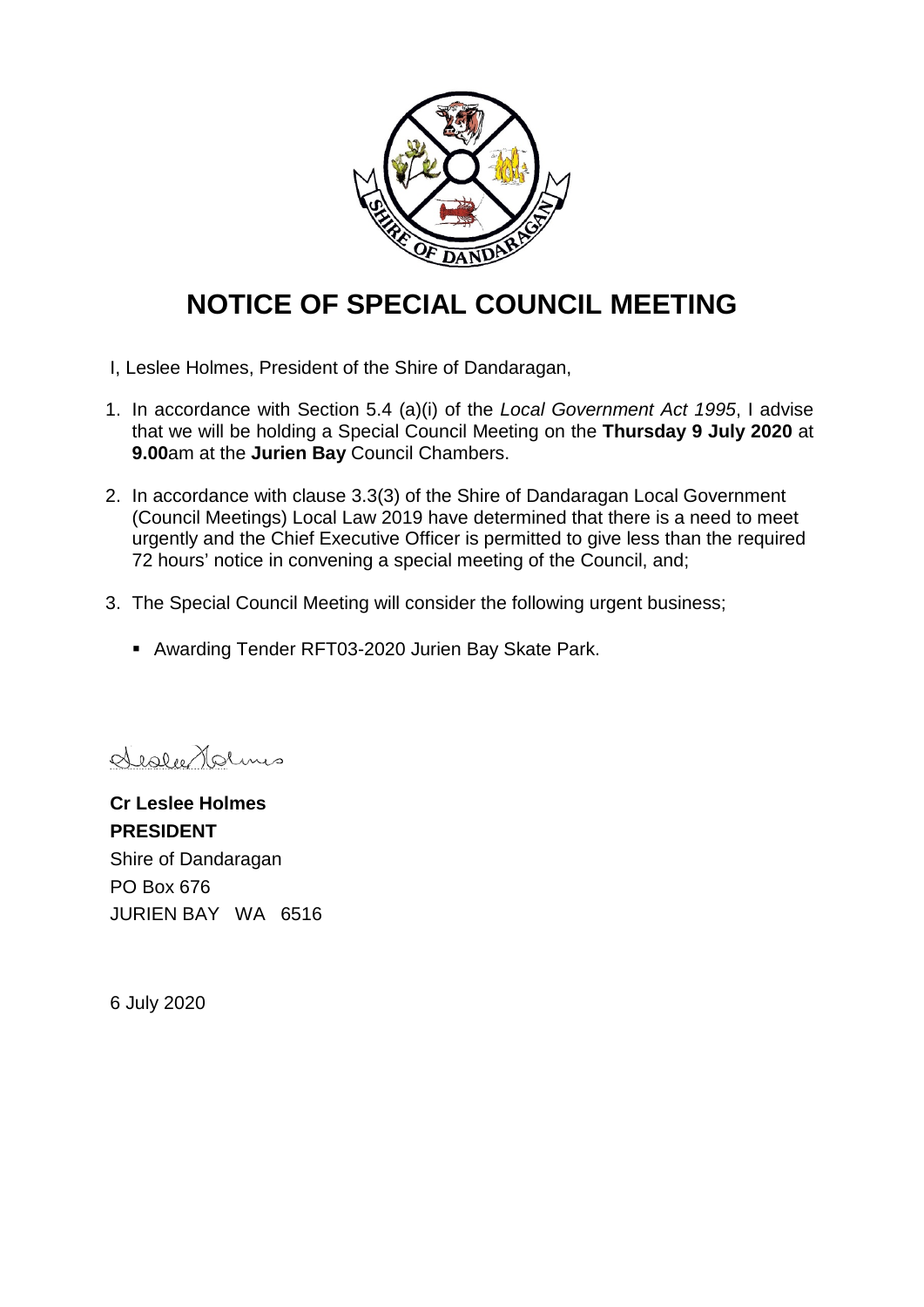



**AGENDA AND BUSINESS PAPERS**

**for the**

**SPECIAL COUNCIL MEETING**

**to be held at the**

**COUNCIL CHAMBERS, JURIEN BAY**

**on**

**THURSDAY 9 JULY 2020**

**COMMENCING AT 9.00AM**

*(THIS DOCUMENT IS AVAILABLE IN LARGER PRINT ON REQUEST)*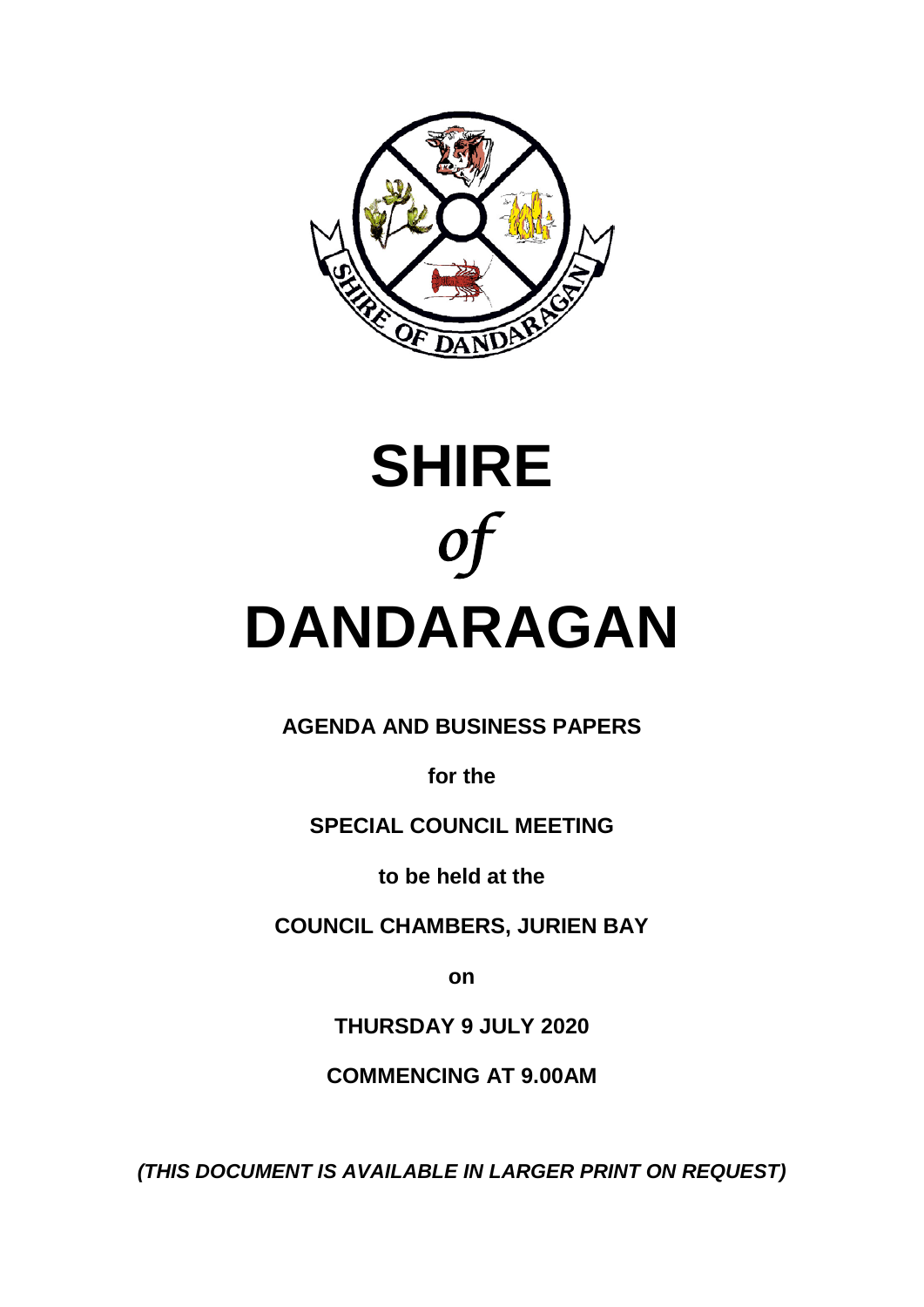#### **1 DECLARATION OF OPENING / ANNOUNCEMENT OF VISITORS**

#### **1.1 DECLARATION OF OPENING**

## **1.2 DISCLAIMER READING**

*"No responsibility whatsoever is implied or accepted by the Shire of Dandaragan for any act, omission or statement or intimation occurring during this meeting.*

*It is strongly advised that persons do not act on what is heard at this meeting and should only rely on written confirmation of Council's decision, which will be provided within fourteen (14) days of this meeting."*

## **2 RECORD OF ATTENDANCE / APOLOGIES / APPROVED LEAVE OF ABSENCE**

#### **Members**

Councillor L Holmes (President) Councillor P Scharf (Deputy President) Councillor J Clarke Councillor A Eyre Councillor W Gibson Councillor D Richardson Councillor R Rybarczyk Councillor R Shanhun Councillor D Slyns

### **Staff**

Mr S Clayton (Executive Manager Corporate & Community Services) Mr B Pepper (Executive Manager Infrastructure) Mr D Chidlow (Manager Planning)<br>
Ms R Headland (Council Secretary & PA) (Council Secretary & PA) Ms M Perkins (Manager Community & Customer Service)

**Apologies** 

**Approved Leave of Absence**

### **3 PUBLIC QUESTION TIME**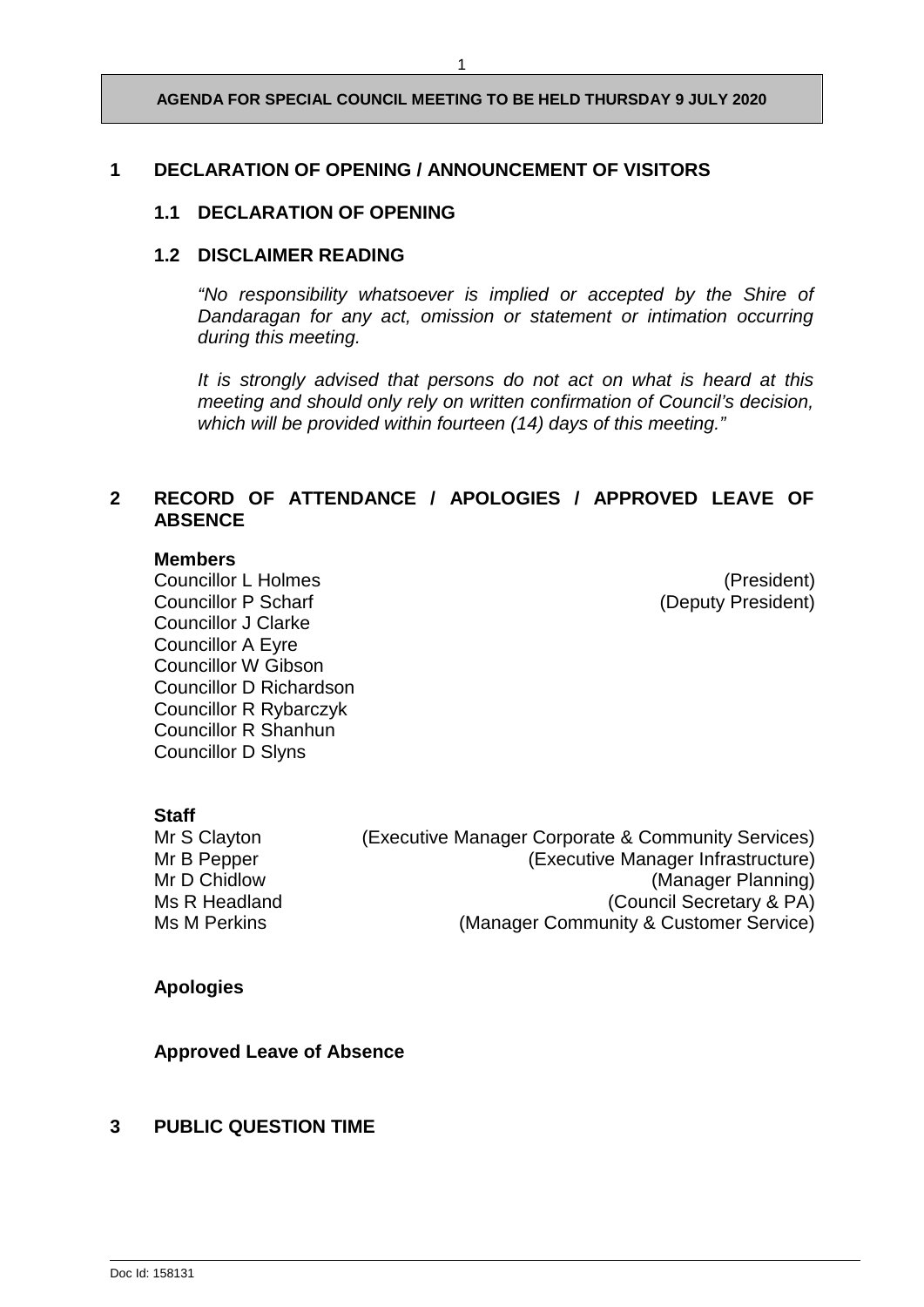## **4 PURPOSE OF THE MEETING**

The purpose of the meeting is to receive tenders for the Jurien Bay Skate Park.

## **5 ORDER OF BUSINESS**

## **5.1 GOVERNANCE & ADMINISTRATION**

## **5.1.1 RFT 03/20 JURIEN BAY SKATE PARK**

| Location:               | Shire of Dandaragan                         |
|-------------------------|---------------------------------------------|
| Applicant:              | Not Applicable                              |
| Folder Path:            | Tenders / RFT 03/20 / Jurien Bay Skate Park |
| Disclosure of Interest: | Nil                                         |
| Date:                   | 3 July 2020                                 |
| Author:                 | Michelle Perkins, Manager Customer and      |
|                         | <b>Community Services</b>                   |
| Senior Officer:         | Brent Bailey, Chief Executive Officer       |

#### PROPOSAL

This item provides Council with the evaluation report and recommendation for Tender 03/20 – Jurien Skate Park. The recommendation is for Council to accept the tender from Convic Pty Ltd.

## BACKGROUND

A new district level skate facility has been under planning and development by the Shire since 2017 when consultation with the community commenced. While these facilities are generically referred to as skate parks the modern functionality is significantly broader and contemporary designs accommodate scooters, BMX and passive social space for youth.

The Shire worked with Enlocus who are experienced in the design and construction of these facilities to develop concept plans which were endorsed at the Ordinary Council Meeting in May. The concept report and plan documents the community consultation, site selection and prioritisation taking guidance from the Jurien Bay Foreshore Masterplan completed earlier this year.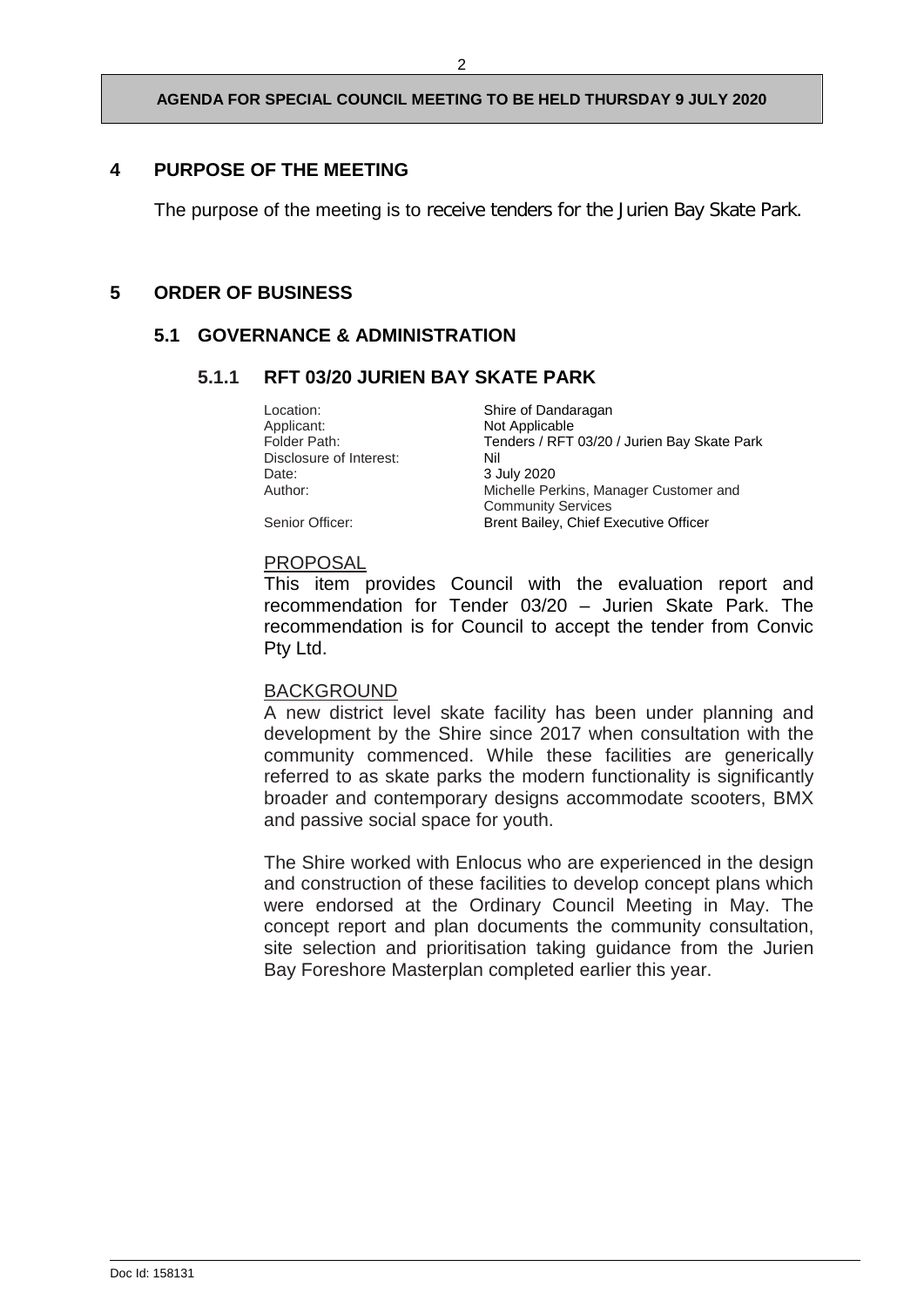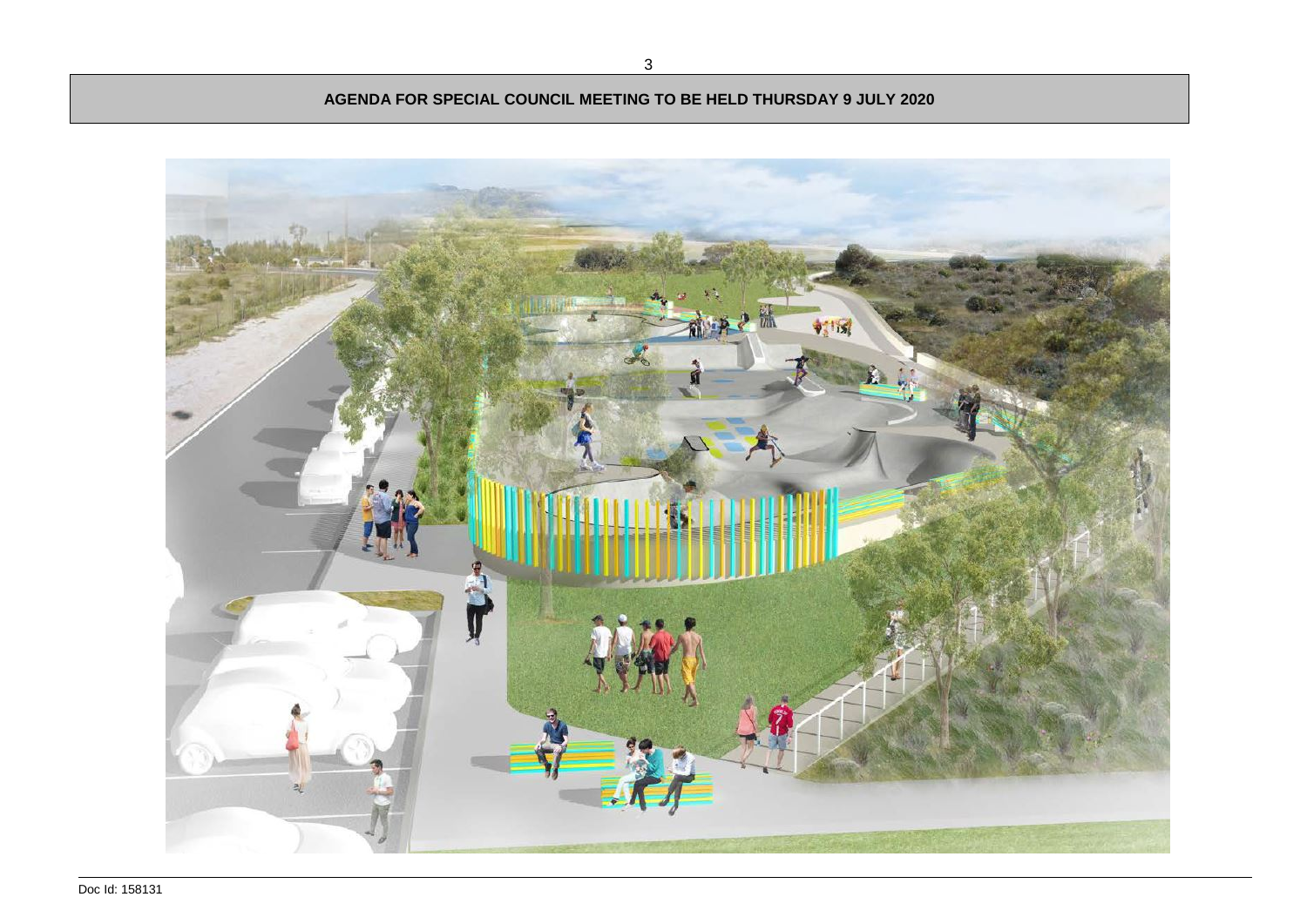#### COMMENT

Tenders for the Jurien Bay Skate Park component of the project closed on 24 June 2020 and the Shire received 5 compliant submissions.

The evaluation panel scored the tender submissions in accordance with the following qualitative criteria:

- 1) Relative Experience
- 2) Local Content
- 3) Demonstrated Understanding
- 4) Key Personnel and Experience
- 5) Tenderer's Resources

Price was also considered in the final weighted scores. The final ranking of tenderers is presented below.

| Tenderer in Ranked Order 1-5                      |  |
|---------------------------------------------------|--|
| 1) Convic Pty Ltd                                 |  |
| 2) DB Cunningham (Advanteering Civil Engineering) |  |
| 3) MG Group                                       |  |
| 4) Concrete Skate Parks                           |  |
| 5) LD Total                                       |  |

Council is provided with a confidential detailed evaluation report to inform their decision making. The report contains confidential information in accordance with s5.23(2)(e)(iii) of the Local Government Act 1995.

## **CONSULTATION**

In 2017, feedback from Shire of Dandaragan's draft Youth Friendly Community Plan highlighted that young people request social infrastructure, particularly an upgraded skate park.

March 2018 - Community workshop at Jurien Bay Education & Conference Centre attracted a diverse range of community members; from experienced local riders to those who intended to learn, and from representatives from the council to those just generally interested in the skate space. The group discussed shortlisted sites, and shared their aspirations for what the park would feature. A variety of consultation methods, including precedent imagery, group and individual discussions, and surveys and preferred park labelling activities, allowed us to build an initial snapshot of the skate, scoot and BMX community within Jurien Bay, and gave us an understanding of the current facilities used by the group.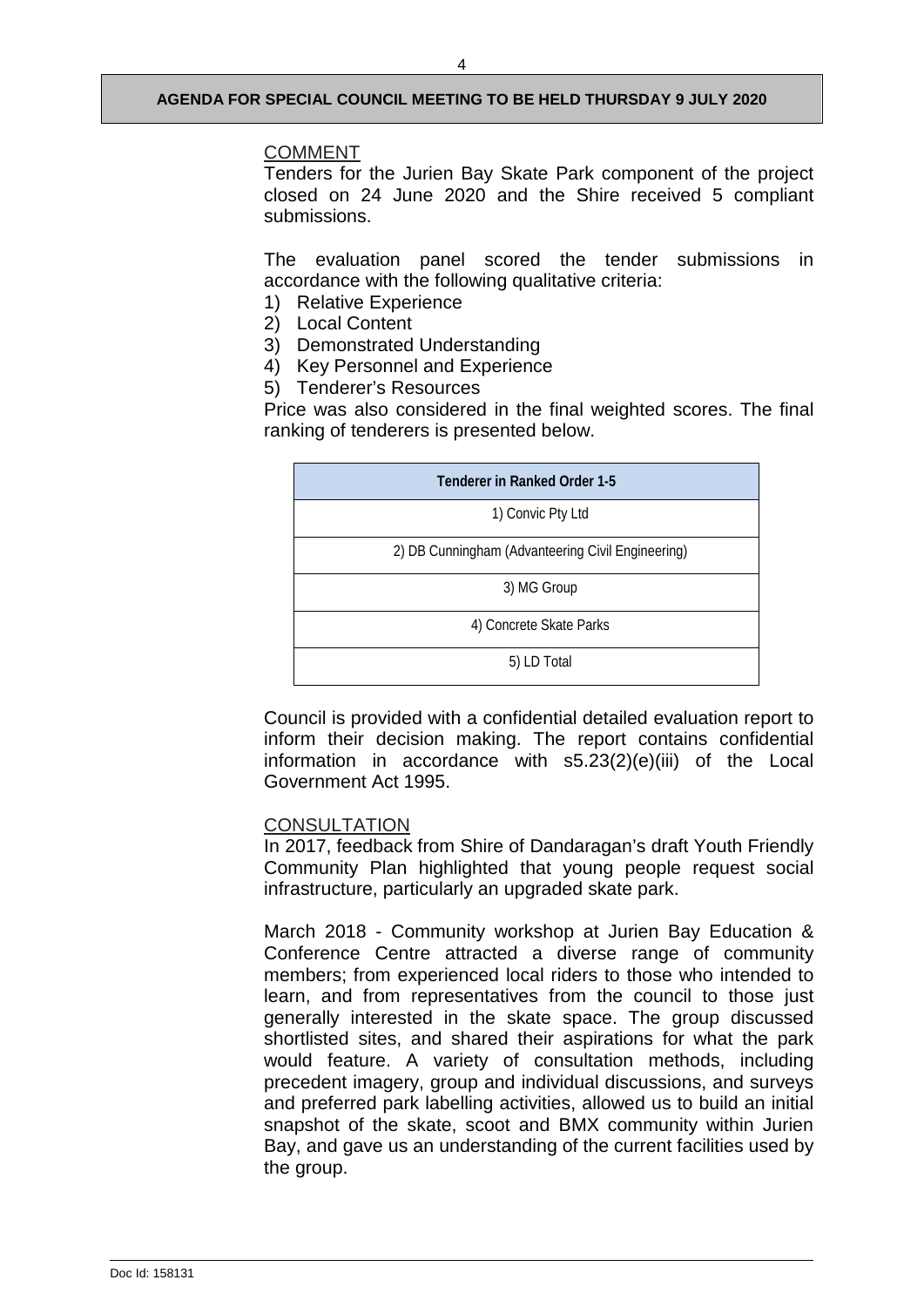April 2018 – Skateboarding WA clinic held at local youth festival with a temporary 'pop-up' skate park and youth consultation stand with the preliminary concept design on display.

2019 – UDLA included skate park and youth precinct for consideration and consultation during the broader foreshore redevelopment consultation where it was nominated as preferred location.

## STATUTORY ENVIRONMENT

Local Government Act 1995 s3.57 – Tenders for providing goods or services

## **3.57. Tenders for providing goods or services**

- *(1) A local government is required to invite tenders before it enters into a contract of a prescribed kind under which another person is to supply goods or services.*
- *(2) Regulations may make provision about tenders.*

#### Local Government Regulations 1996 s11(1)

## **11. When tenders have to be publicly invited**

*(1) Tenders are to be publicly invited according to the requirements of this Division before a local government enters into a contract for another person to supply goods or services if the consideration under the contract is, or is expected to be, more, or worth more, than \$250 000 unless subregulation (2) states otherwise.*

## Local Government Act 1995 s5.23(2)(e)(iii)

- *(2) If a meeting is being held by a council or by a committee referred to in subsection (1)(b), the council or committee may close to members of the public the meeting, or part of the meeting, if the meeting or the part of the meeting deals with any of the following —*
	- *(e) a matter that if disclosed, would reveal —*
		- *(iii) information about the business, professional, commercial or financial affairs of a person,*

# POLICY IMPLICATIONS

Policy 1.1 C-1PAT01 – Purchasing and Tender

*\$250,000+ Public tender process to be undertaken unless excluded under Exemptions listed below. Prior to any documentation being issued a Request for Tender (RFT) number must be obtained from the Executive Manager of Corporate and Community Services, as applicable provided to maintain the Shire's Tender Register.*

## FINANCIAL IMPLICATIONS

The design scope for the project was based on the establishment of a District Level skate park. Similar projects within Western Australia have been delivered at the cost of approximately \$1M which incorporates the hard skate infrastructure and supporting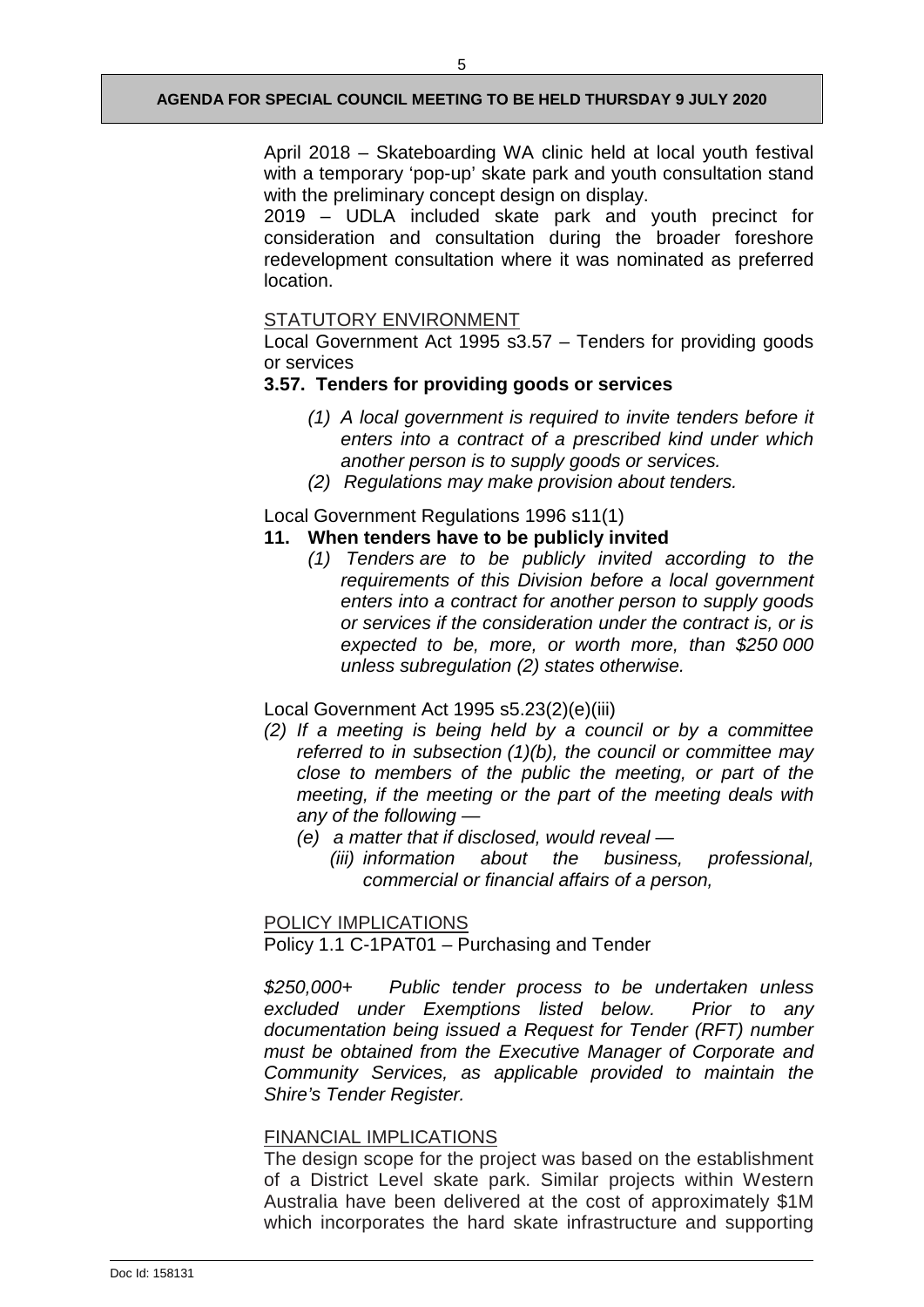design elements such as public art, lighting, security, pedestrian access and parking.

The pricing submitted by the top two ranked respondents is consistent with the project budget, Lotterywest funding and will be incorporated into the 2020/2021 Council budget.

## STRATEGIC IMPLICATIONS Strategic Community Plan – Envision 2029

| 04 - Infrastructure                                                                        | The Shire's resident population will grow<br>more than the WA regional average<br>supported by increased community<br>recreation and cultural opportunities and<br>access to key liveability factors such as<br>health and wellbeing services and<br>educational opportunities |
|--------------------------------------------------------------------------------------------|--------------------------------------------------------------------------------------------------------------------------------------------------------------------------------------------------------------------------------------------------------------------------------|
| <b>Priority Outcomes</b>                                                                   | <b>Our Roles</b>                                                                                                                                                                                                                                                               |
| A Shire built on the strengths of community<br>spirit and resilient, connected communities | Recognise the value of creative and cultural<br>arts and support its continued growth in our<br>communities                                                                                                                                                                    |
|                                                                                            | Recognise and support the value of our<br>community volunteers and provide<br>meaningful opportunities to contribute to<br>Shire projects and improving local living                                                                                                           |

## ATTACHMENTS

Circulated with the agenda is the following item relevant to this report:

 Confidential Evaluation Report Youth Precinct (Doc Id: 157891) *(Marked 5.1.1)*

VOTING REQUIREMENT Simple Majority

**OFFICER RECOMMENDATION That Council:** 

- **1) Endorse the Evaluation Panel's ranking of preferred tenderers;**
- **2) Accept the tender submitted by Convic Pty Ltd for Tender 03/20 – Jurien Bay Skate Park in accordance with the tender documentation for the lump sum value of \$910,000 (excluding GST and provisional items); and**
- **3) Authorise the Chief Executive Officer to finalise the required contractual documentation and negotiate the final scope and price for the provisional items through the final detailed design process.**